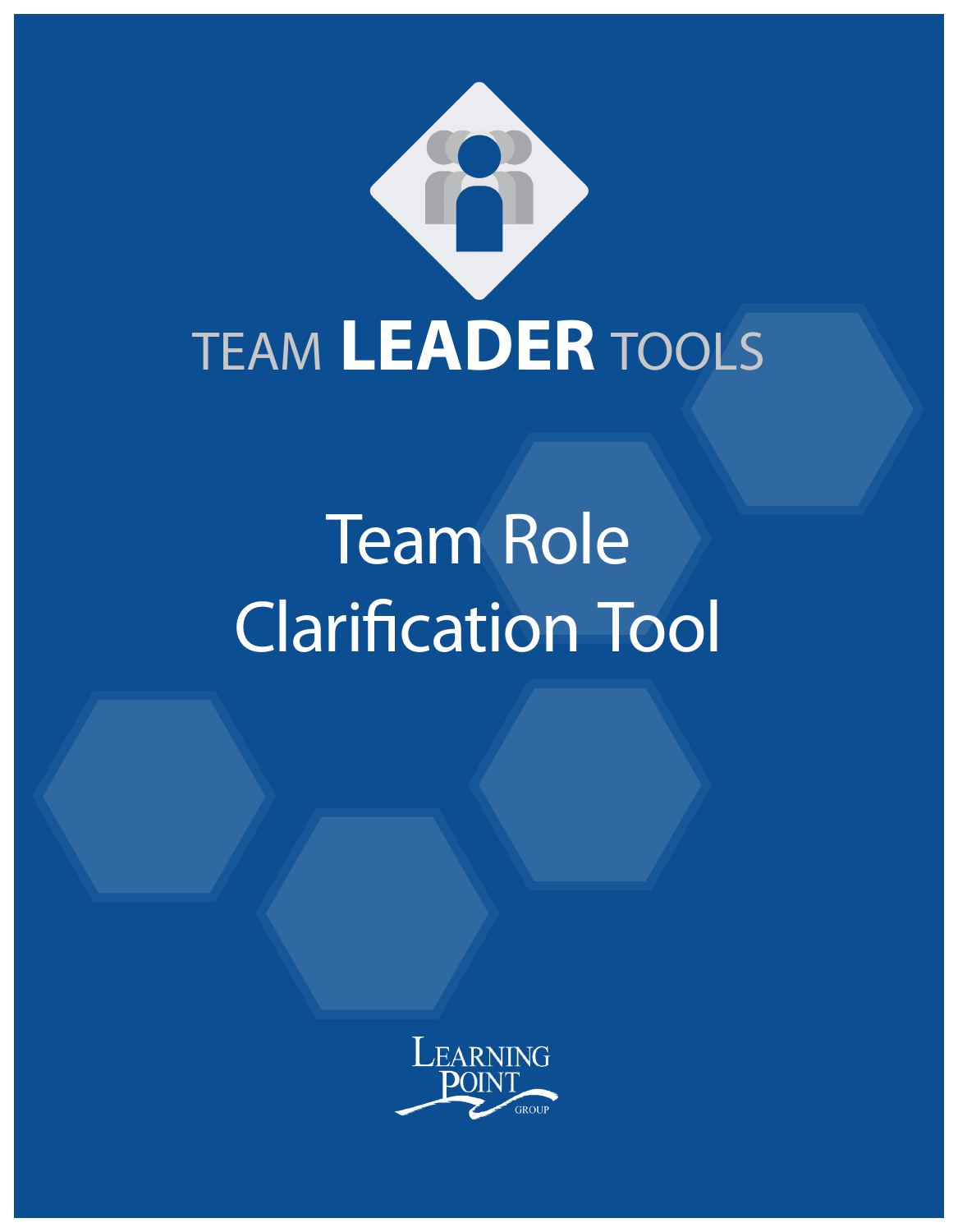### **Team Role Clarification Tool Overview**

### **What and Why**

Teamwork requires that team members are clear on their own role and that of their associates. Clarity of team roles provides the foundation for collaboration and enables team members to identify with each other, trust each other, and be accountable to each other.

### **How**

The following key actions can help you use the Team Role Clarification Tool.

- 1. Help your team see the importance of discussing and clarifying team roles.
- 2. Review the team's vision and values as necessary to ensure that your discussion on team roles is focused and relevant to what the team is striving to accomplish.
- 3. Use the Shared Responsibilities Worksheet to discuss and clarify team responsibilities that all team members share and have in common.
- 4. Use the Unique Contribution Worksheet to discuss and clarify the unique responsibilities, skills, and expertise of each individual team member.
- 5. Use the Learn Each Other's Roles Worksheet to determine the degree to which team member should learn the roles of other team members.
- 6. Use the Team Member Identity Worksheet to help team members get to know each other and to see how each member can contribute to team success.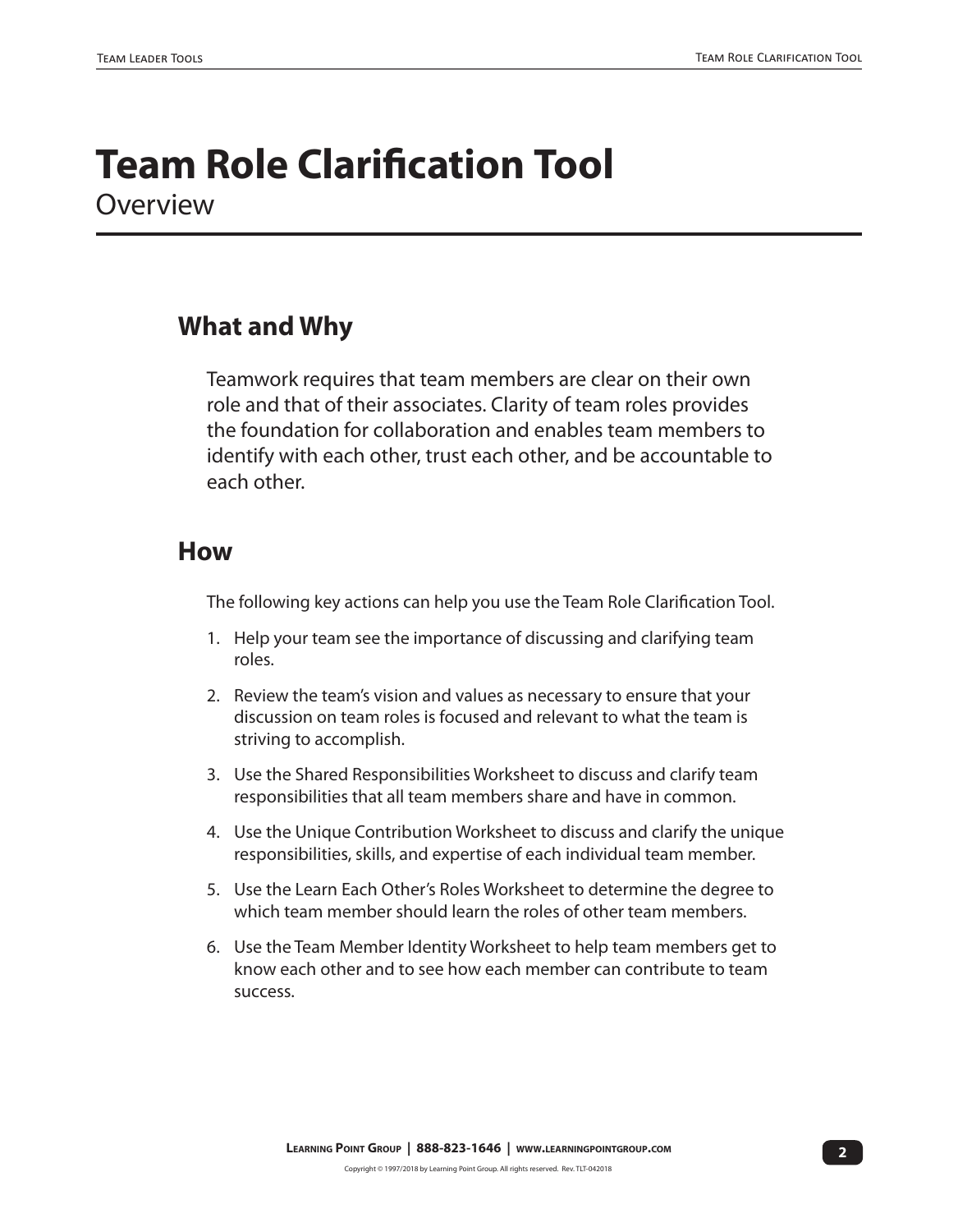

## **Team Role Clarification** Model

### **Each team member plays an essential role in creating team success.**

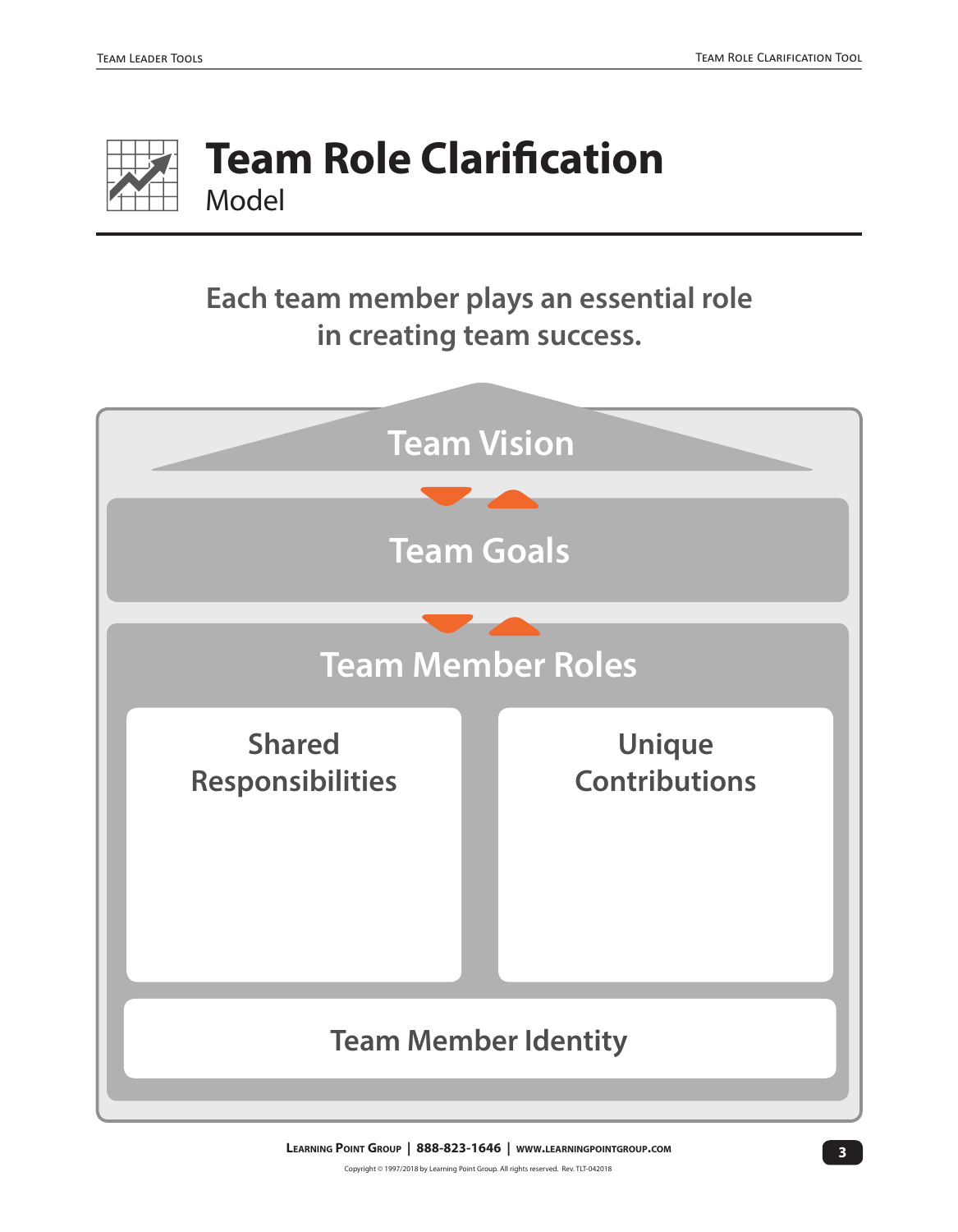

# **Shared Responsibilities**

Team Discussion Worksheet

### **SHARED RESPONSIBILITIES**

What responsibilities do all team members share to ensure team commitment, competence, and collaboration?

### **TEAM DISCUSSION**

Here are a few questions to consider when discussing shared responsibilities.

- What shared responsibilities do we have to our customers, stakeholders, and sponsor?
- What responsibilities will we share to ensure that we stay focused on and aligned to our vision?
- What responsibilities do we share to ensure a high level of team trust and commitment?
- What responsibilities do we share to ensure a high level of team competence and execution?
- What responsibilities do we share to ensure a high level of team collaboration?
- What responsibilities do we share to ensure that we continue to learn and improve on the team?

#### **TEAM NOTES**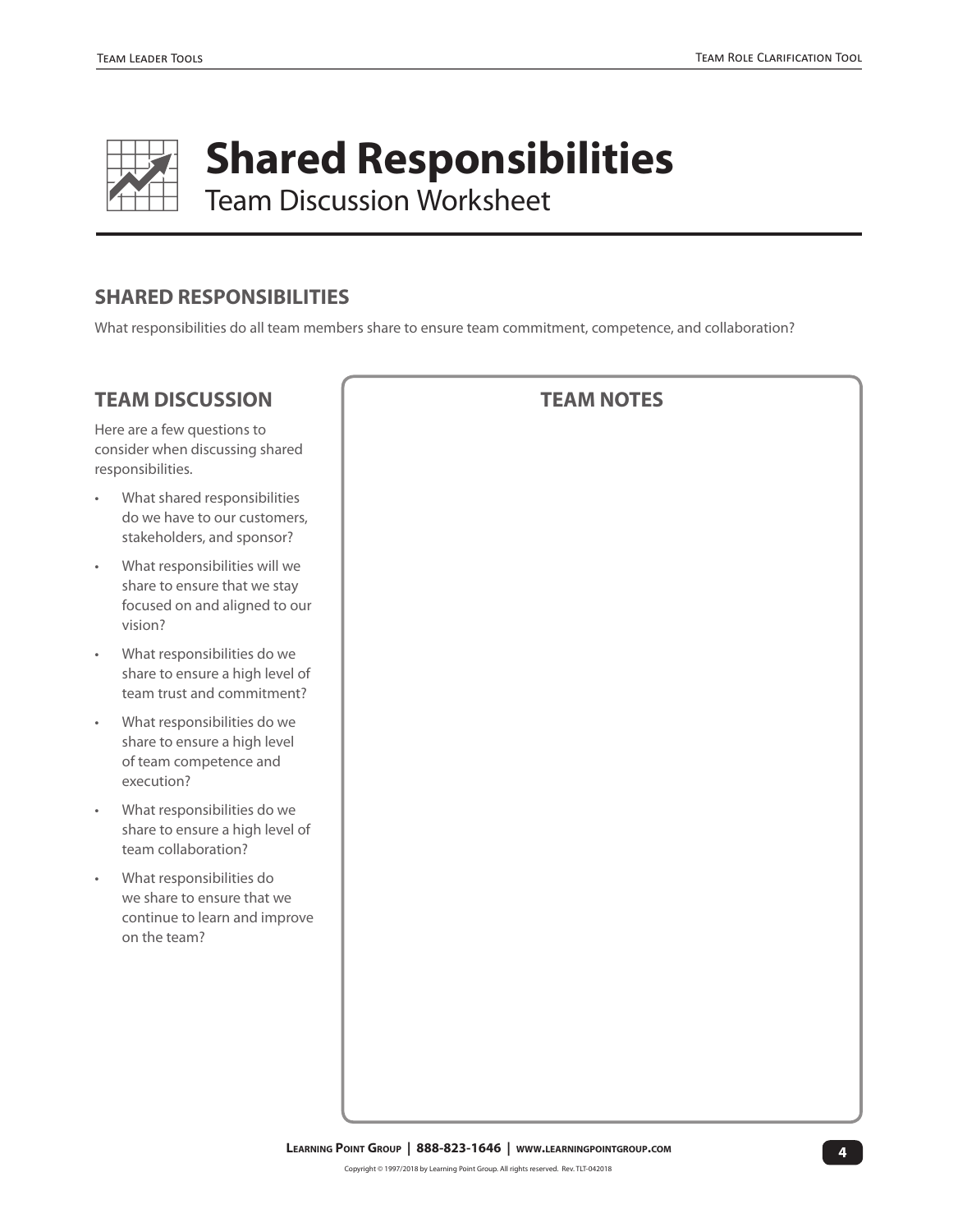

# **Unique Contribution**

Team Discussion Worksheet

### **UNIQUE CONTRIBUTION**

Use this space to discuss and record the specific and unique roles of each team member. What is the specific and unique CONTRIBUTION that each team member will make to the team? What specific SKILLS and EXPERTISE does each member bring to the team that will help them in their contribution?

| <b>TEAM MEMBER</b> | <b>CONTRIBUTION</b> | <b>SKILLS &amp; EXPERTISE</b> |
|--------------------|---------------------|-------------------------------|
|                    |                     |                               |
|                    |                     |                               |
|                    |                     |                               |
|                    |                     |                               |
|                    |                     |                               |
|                    |                     |                               |
|                    |                     |                               |
|                    |                     |                               |
|                    |                     |                               |
|                    |                     |                               |
|                    |                     |                               |
|                    |                     |                               |
|                    |                     |                               |
|                    |                     |                               |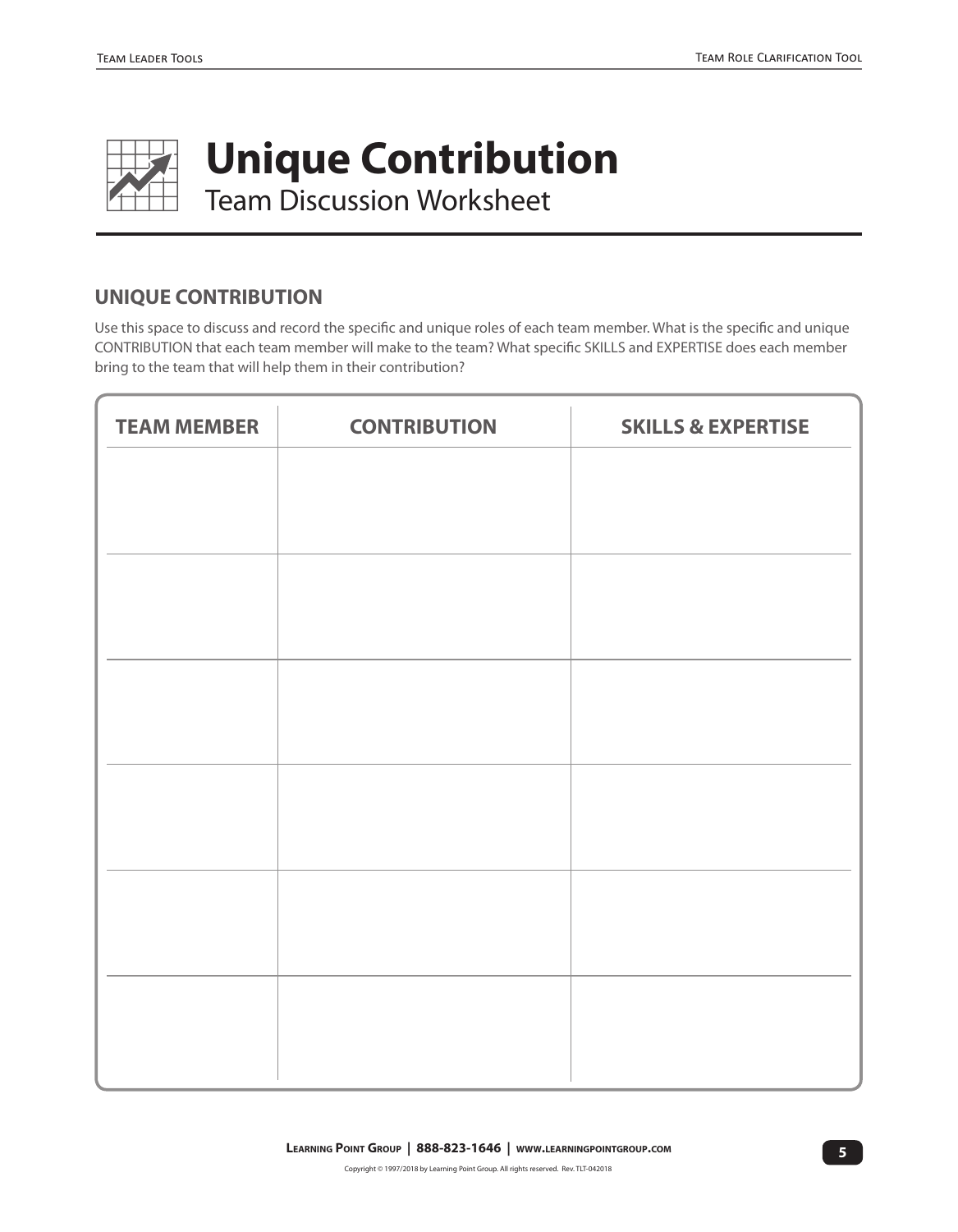

## **Learn Each Other's Roles**

Team Discussion Worksheet

### **LEARN each other's ROLES**

Once you have specific roles defined, you may want to take time as a team to plan out how you will learn each other's roles and to what extent. Even if you will never perform the role of your team member, it may be beneficial for you to know their role.

### **TEAM DISCUSSION**

Here are some guidelines for discussing and learning each other's roles.

**STEP 1:** Decide the degree to which you must learn each other's roles.

- *• Level 1* Simply learn the basic functions of the role.
- *• Level 2* Learn enough to understand and describe the intricacies of the role.
- *• Level 3* Learn enough to fill in when needed.
- *• Level 4* Learn enough to regularly perform the role.

**STEP 2: Identify the most effective** methods for learning each other's roles at each level.

**STEP 3: Complete the learning** process, verify, and follow-up.

### **TEAM NOTES**

### **EXAMPLE: How to create a chart for Step 1.**

| Degree to which we will learn each other's roles. |                |            |                |           |                |                |                |
|---------------------------------------------------|----------------|------------|----------------|-----------|----------------|----------------|----------------|
|                                                   | Mary           | <b>Sim</b> | Caleb          | Reuben    | Vani           | Brita          | Perkins        |
| Mary                                              | <b>NA</b>      | L1         | L1             | L2        | L1             | L <sub>3</sub> | L4             |
| Jim                                               | L2             | <b>NA</b>  | L2             | L2        | L2             | L <sub>3</sub> | L2             |
| Caleb                                             | L2             | L1         | <b>NA</b>      | L2        | L <sub>3</sub> | L3             | L <sub>3</sub> |
| Reuben                                            | L1             | L1         | L2             | <b>NA</b> | L1             | L4             | L2             |
| Vani                                              | L3             | L1         | L <sub>3</sub> | L2        | <b>NA</b>      | L <sub>3</sub> | L2             |
| <b>Brita</b>                                      | L <sub>3</sub> | L1         | L1             | L2        | L1             | <b>NA</b>      | L1             |
| Perkins                                           | L3             | L4         | L1             | L2        | L1             | L4             | <b>NA</b>      |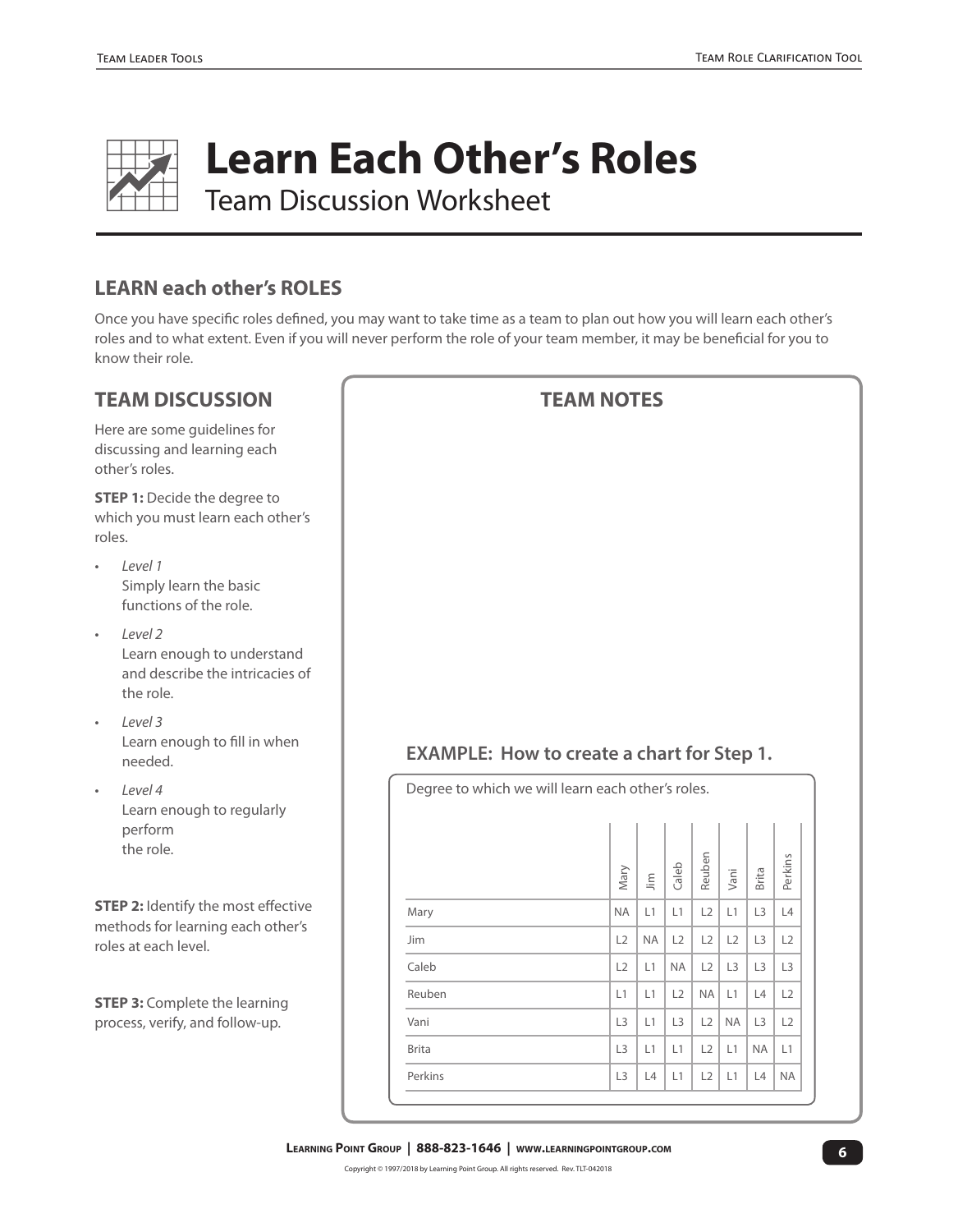

## **Team Member Identity**

Team Discussion Worksheet

#### **TEAM MEMBER: \_\_\_\_\_\_\_\_\_\_\_\_\_\_\_\_\_\_\_\_\_\_\_\_\_\_\_\_\_\_\_\_\_\_\_\_**

Use this worksheet to create a profile for each team member. The profile can help to introduce the team member to the team and foster a common understanding of who each team member is.

| <b>Current Information</b><br>Position        | Photo                 |                                    | My Career Highlights |  |  |  |
|-----------------------------------------------|-----------------------|------------------------------------|----------------------|--|--|--|
| Team/Work Unit                                |                       |                                    |                      |  |  |  |
| Location                                      |                       |                                    |                      |  |  |  |
| Telephone                                     | <b>Favorite Color</b> |                                    | My Life Highlights   |  |  |  |
| Email                                         | Favorite Food         |                                    |                      |  |  |  |
| My Current Projects                           |                       | My Most Successful Team Experience |                      |  |  |  |
| One Thing People Probably Don't Know About Me |                       | My Working Style                   |                      |  |  |  |
| How I See Myself Contributing to the Team     |                       | One Question I Have for the Team   |                      |  |  |  |

**7 Learning Point Group | 888-823-1646 | www.learningpointgroup.com**

Copyright © 1997/2018 by Learning Point Group. All rights reserved. Rev. TLT-042018